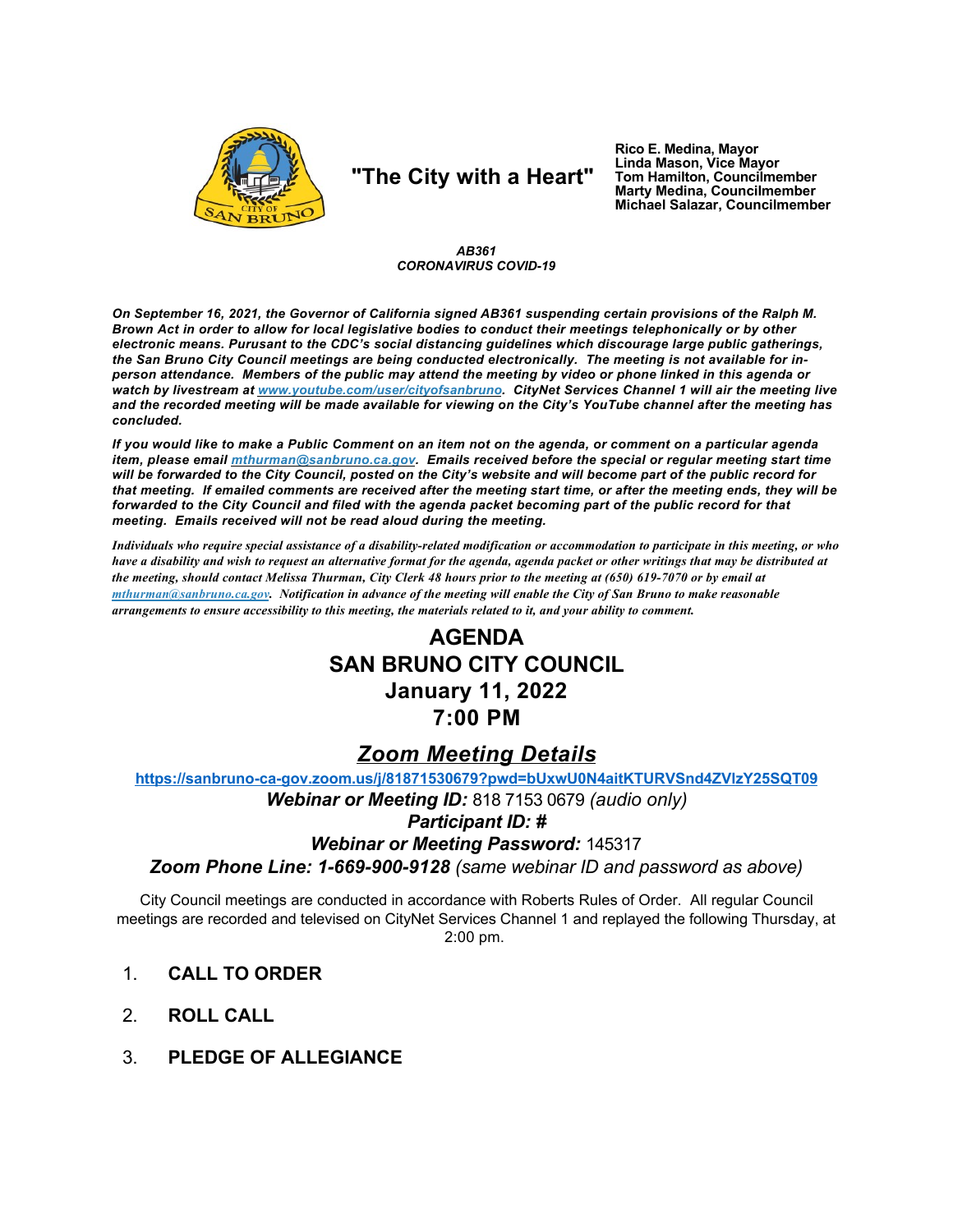#### $\overline{4}$ PUBLIC COMMENTS FOR ITEMS NOT ON THE AGENDA

Individuals allowed three minutes. It is the Council's policy to refer matters raised in this forum to staff for investigation and/or action where appropriate. The Brown Act prohibits the Council from discussing or acting upon any matter not agendized pursuant to State Law.

#### 5. **ANNOUNCEMENTS/PRESENTATIONS**

Note: Public comment will be requested after each topic in this section

- a. Receive Presentation and Annual Report from the Planning Commission.
- b. Receive Presentation on the New City Website

#### 6. **CONSENT CALENDAR**

All items are considered routine or implement an earlier Council action and may be enacted by one motion; there will be no separate discussion, unless requested by a Councilmember.

Note: There will be a single public comment period for all items in this section unless a Councilmember requests to pull an item for a separate vote.

- a. Approve Accounts Payable for December 13, December 20, December 27, 2021.
- b. Accept Payroll for December 5, 2021 and December 19, 2021.
- c. Approve Investment Report and Reconciliation of General Ledger to Bank Report dated November 30, 2021
- d. Receive Written Update on the City's Response Efforts to COVID-19
- e. Adopt Resolution Authorizing the City Manager to Execute a Contract Amendment with Zero Turn Power Washing to Provide Monthly Downtown Sidewalk Pressure Washing Services in an Amount Not to Exceed \$28,100 for the Remainder of FY 2021-22 and Increase the FY 2021-22 Stormwater Fund Budget by \$28,100
- f. Adopt a Resolution authorizing the City Manager to increase the contract amount by \$25,000 to a new, revised total of \$212,000 for Bear Cloud Technologies' migration of the City of San Bruno's telephony services from onpremise Cisco Call Manager to Cisco Hybrid Cloud Calling and purchase compatible telephone handsets.
- g. Adopt Resolution Appropriating \$72,572 from the General Fund to the Community Services Library Division Budget to Restore Public Hours of Operation to Pre-pandemic Levels